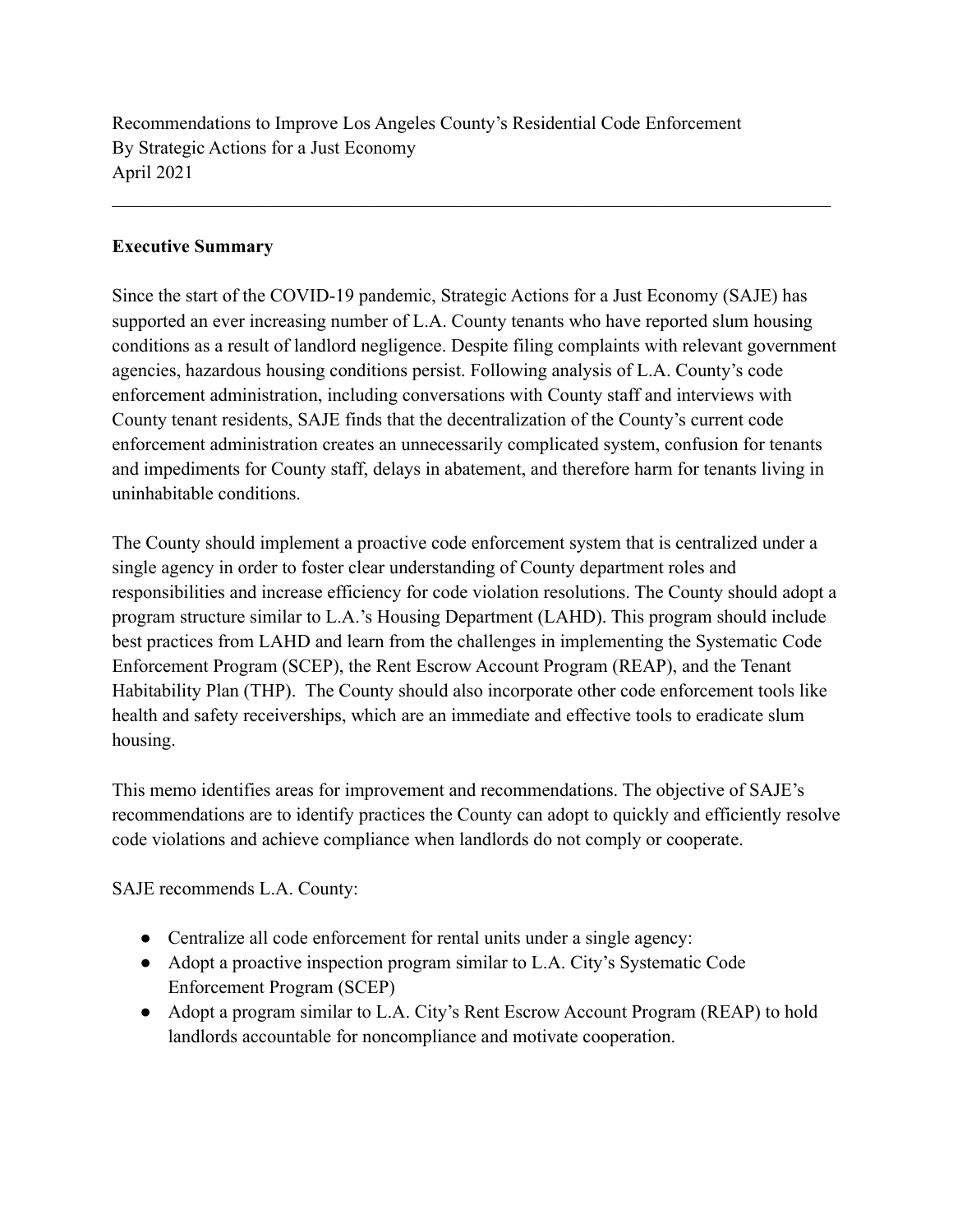- Adopt a program similar to L.A. City's Tenant Habitability Plan (THP) to ensure that property owners take the appropriate measures to ensure tenants are safe in the case of serious code violations necessitating construction work
- Create a property rehabilitation program that utilizes health and safety receiverships for challenging code enforcement cases
- Utilize the civil court system to hold landlords accountable for noncompliance

### **Background**

L.A. County's code enforcement is carried out by the Department of Public Health (DPH) and the Department of Public Works (DPW). Tenants who experience issues with maintenance and sanitation, such as cockroaches, a lack of hot water, plumbing issues, and leaky roofs, can get their issues addressed with DPH. DPW, on the other hand, handles very specific issues pertaining to the safety of buildings. Tenants whose homes are structurally unsound, or on the verge of collapse, can get their issues addressed by DPW. Code violations pertaining to fire safety, such as non-working smoke detectors, are addressed by the Fire Department. When landlords do not correct code violations in their properties, the most any agency can do to motivate cooperation is refer the case to the District Attorney (DA). However, it is uncommon for the DA to take up code enforcement cases, and when they do, the fines (which are minimal) paid by the landlord go directly to the court, which leaves the problem of habitability unresolved. The County needs to adopt and deploy stronger code enforcement tools to bring buildings up to code when landlords do not.

#### **Recommendations**

### **1. Centralize all code enforcement in rental properties under a single agency**

The Department of Public Health is the agency we believe is most prepared to house a comprehensive, proactive, centralized code enforcement program. DPH is currently responsible for enforcing the housing code and the health and safety codes for unincorporated areas of L.A. County. Annually, their District Surveillance and Enforcement Branch administers housing inspections for properties of five units or more to check for code violations. They also respond to complaints filed by tenants who experience issues concerning sanitation (e.g. debris, cockroaches), plumbing, maintenance (e.g. broken windows, cracked countertops), and more. DPH does not, however, inspect for code violations concerning electrical, structural hazards, or construction, which are the responsibility of DPW.

The Department of Public Works enforces the [Building](http://lacounty-ca.elaws.us/code/coor_title26) Code through their Building and Safety division and addresses code violations for structural hazards or illegal construction. Code enforcement, however, is a very small piece of their work. DPW's primary responsibility is to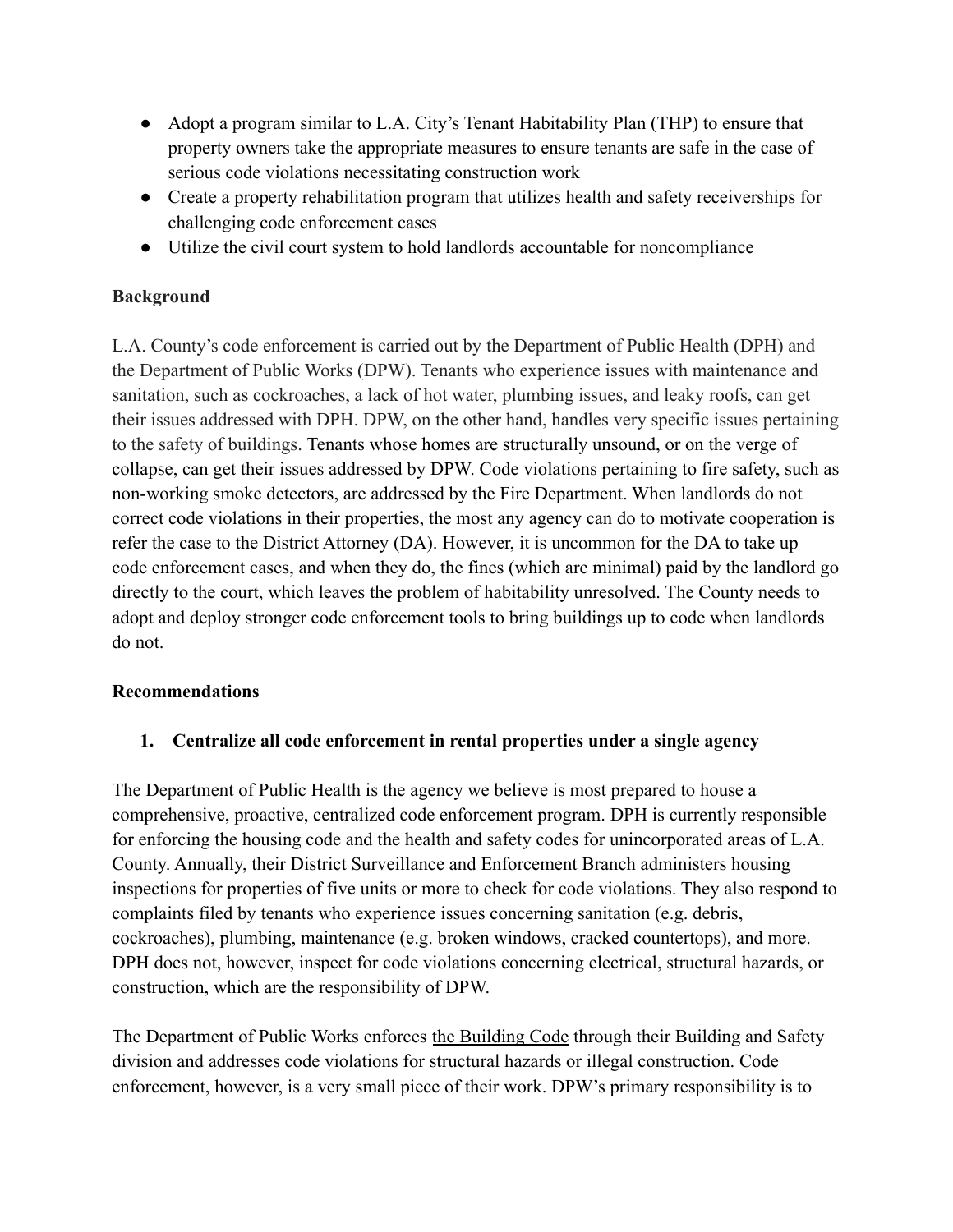regulate private construction on private property by issuing permits and certificates of occupancy to make sure the buildings we occupy are safe to inhabit. Yet, DPW receives numerous tenant complaints and conducts housing inspections in response to complaints filed for issues DPH addresses and that DPW does not have the resources to address. Some of the main reasons this is happening are 1) there is general confusion on the part of County staff and County tenants about what responsibilities DPH handles versus DPW and 2) operators receiving tenant complaints made through 211 are incorrectly referring cases to DPW when they should be referred to DPH. The fact that DPW receives complaints and the nature of their work concerns building safety, creates the perception that they are the agency that addresses habitability issues, but they are not.

One tenant SAJE has assisted in trying to get her habitability issues remedied is Lourdes of unincorporated East Compton. Lourdes lives with her two children, one of whom receives chemotherapy treatment, in slum housing conditions, including no hot water, holes in her bathroom walls where pests enter, severe cockroach and ant infestations, no overhead lighting, only two working electrical outlets, and broken windows. In November of 2020, Lourdes filed a complaint with DPW. After persistent follow up and months of waiting, an inspector finally investigated the property in February 2021, only to inform her that DPH was better suited to address her concerns.

Lourdes's case highlights the problems created when code enforcement is decentralized. It is inefficient, delays resolution of code violations, and creates harm for tenants. Tenants' uncertainty over which agency to file complaints with is also exhausting agencies' limited resources, which is why SAJE recommends the establishment of a single agency that is responsible for all code violation categories concerning rental properties in unincorporated L.A. County (see the list below). This recommendation could lead to a restructuring of current agencies.

| Code violation categories <sup>1</sup> |                                                                                                                                |
|----------------------------------------|--------------------------------------------------------------------------------------------------------------------------------|
| Electrical                             | such as defective electrical conduits,<br>$\circlearrowright$<br>missing light fixtures, hazardous<br>outlets                  |
| Fire Safety                            | such as missing or non-working<br>$\circlearrowright$<br>smoke detectors, carbon monoxide<br>detectors, and fire extinguishers |

<sup>&</sup>lt;sup>1</sup> Based on HCID's list of possible code violations. See:

<https://lacontroller.org/audits-and-reports/audit-on-systematic-code-enforcement-program/>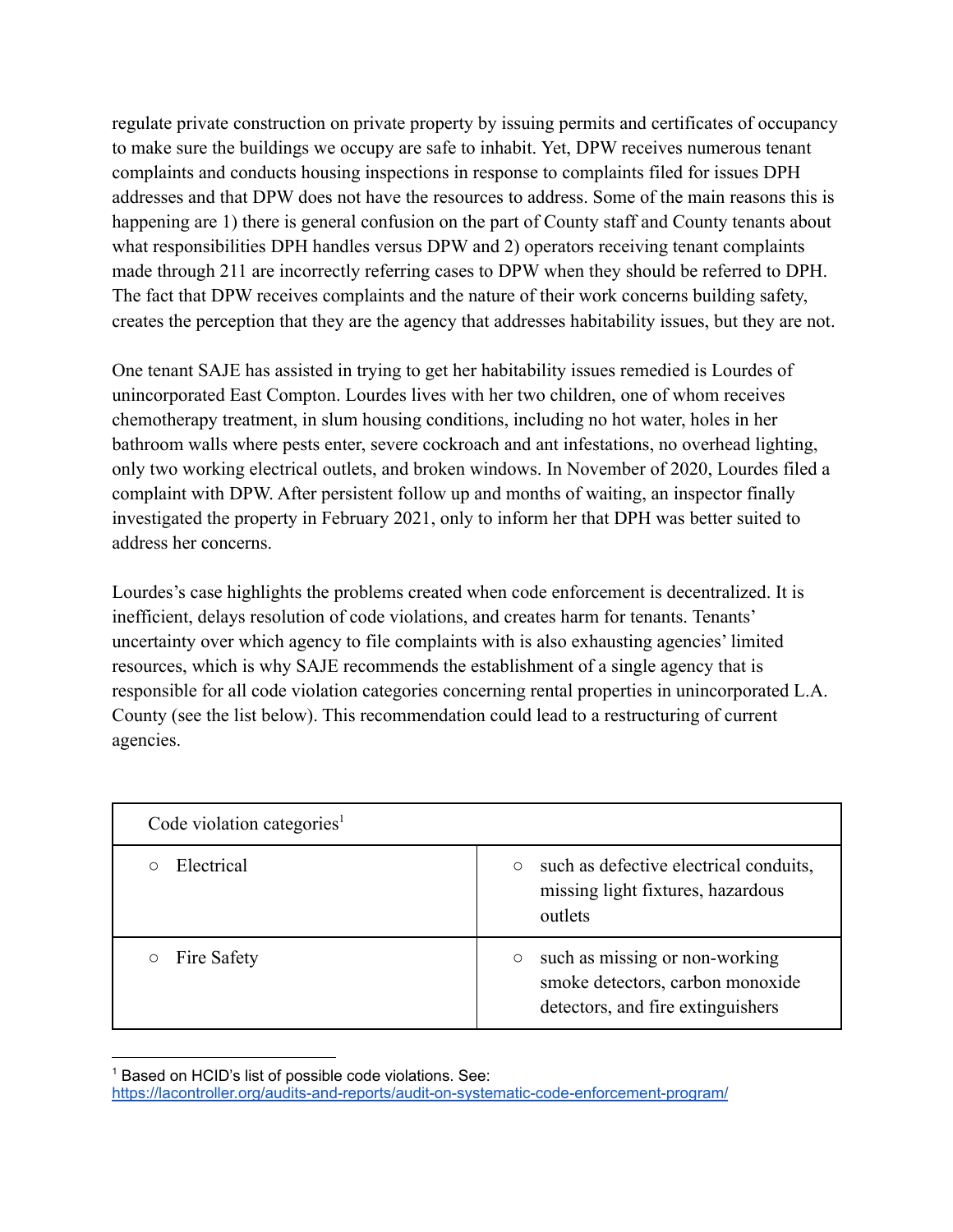| Habitability<br>$\circ$              | such as deteriorated waterproofing,<br>$\circ$<br>defective weather protection   |
|--------------------------------------|----------------------------------------------------------------------------------|
| <b>Weather Protection</b><br>$\circ$ | such as deteriorated roof, roof leaks,<br>$\circ$<br>cracked windows             |
| Heating and Ventilation<br>$\circ$   | such as unapproved stove range, lack<br>$\circ$<br>of bathroom ventilation       |
| Maintenance<br>$\circ$               | such as crack countertops, torn carpet,<br>$\circ$<br>door frames inoperable,    |
| Nuisance conditions<br>$\circ$       | such as unsanitary vacant units<br>$\circ$                                       |
| Zoning Violation<br>$\circ$          | Landscaping requires maintenance,<br>$\bigcirc$<br>misc articles stored premises |
| Plumbing<br>$\circ$                  | such as non-working toilet<br>$\bigcirc$                                         |
| Sanitation<br>O                      | such as sewage leaks<br>$\circ$                                                  |
| <b>Structural Hazard</b><br>O        | such as unstable floor supports,<br>$\circ$<br>structurally unsound footings     |
| Construction<br>$\bigcirc$           | such as construction without permits<br>$\circ$                                  |

DPH already addresses some of the four most common code violations tenants in L.A. City experience: missing or defective smoke detectors, defective or deteriorated plaster, missing or defective carbon monoxide detectors, and missing, unsafe or defective floor coverings. An important distinction between DPH and DPW is that DPH emphasizes tenant habitability and DPW does not. DPH is the primary responder to tenant habitability concerns in the County already. Therefore, we do not find DPW to be the appropriate agency to house a centralized code enforcement program since tenant habitability is central to code enforcement.

Under our proposed recommendation, DPH would be expected to address all violation categories listed above. DPW would continue to carry out their most primary responsibility, which is to regulate private construction and handle permits, but would no longer receive tenant complaints. In the case a code violation needed a permit to correct, DPH would refer the property owner to file an application for a permit with DPW; however, DPH would continue to manage the code enforcement case. If a comprehensive program is housed under DPH, it would require DPH to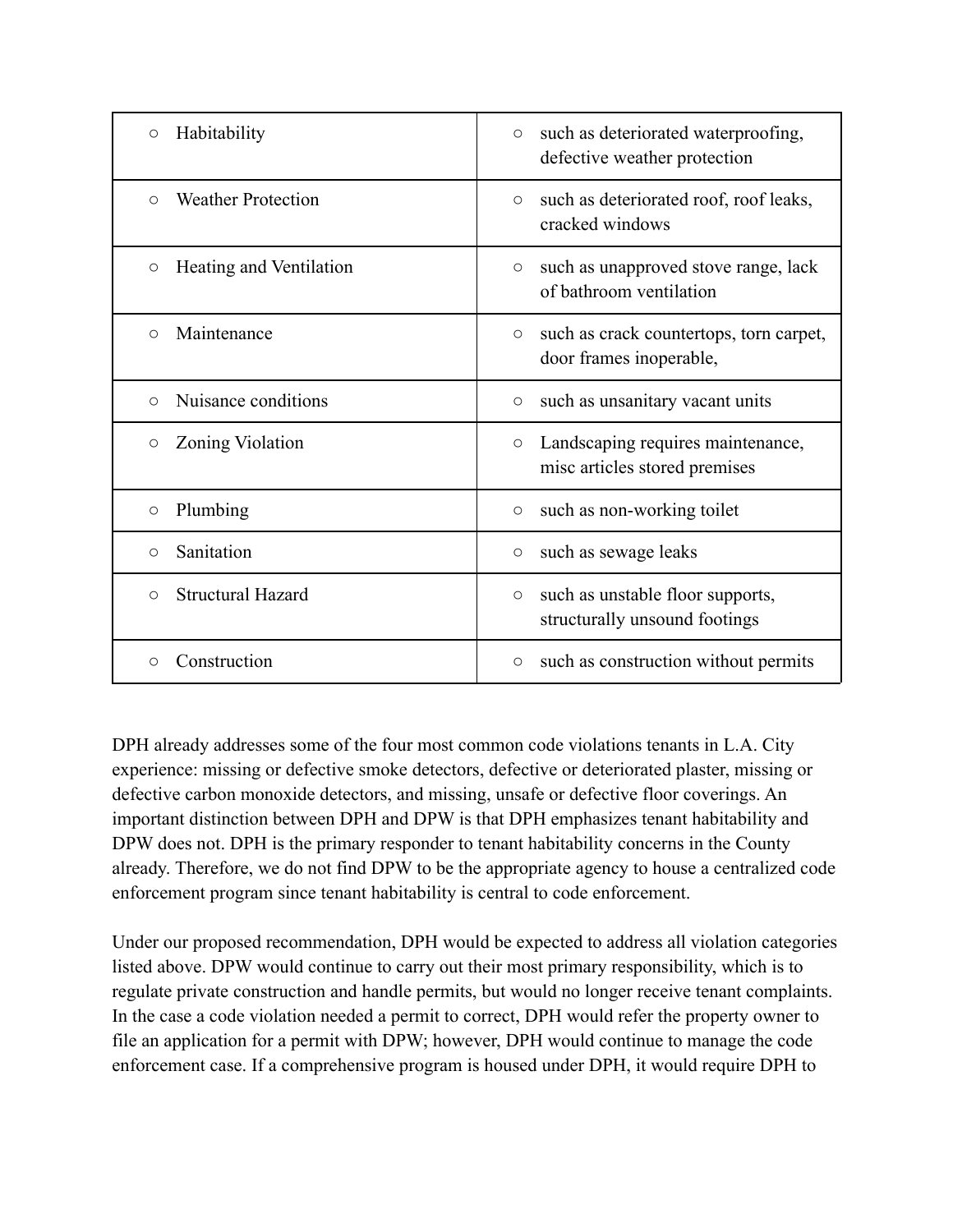expand and receive training from agencies like the Fire Department and DPW to train them on their code violations.

# **2. Adopt a proactive, comprehensive, and standardized inspection program that would regularly inspect rental properties and ensure they're up to code**

Currently, the County does not conduct comprehensive and thorough annual inspections of all rental properties to ensure they meet code. DPH conducts annual inspections for multi-family homes (4+ units) for code violations, however, the inspections are not comprehensive. The inspections are unannounced and mostly focus on common areas. Inspectors go door to door but find that most tenants are either not home since inspections are conducted during the traditional work hours of Monday through Friday 10am to 5:00pm or are unwilling to let the inspector into their home. According to DPH staff, less than 10% of units are inspected.

Without comprehensive annual inspections, tenants have to rely on the complaint-based option to get code violations addressed but they may have no knowledge of this option or may be unwilling to utilize it due to fear of landlord retaliation. It's also inefficient for DPH. More resources are needed to respond to complaints than would be needed if code violations were identified during a routine inspection.

**SAJE recommends** the County adopt a strong, standardized inspection program similar to L.A.'s SCEP program, which conducts regular inspections of **all rental units,** not only properties with 5 units or more, for code violations, and more frequent inspections of properties with a history of noncompliance. This program should include the following:

- Proactive communication before the annual inspection, such as notices to tenants in advance that includes both the inspection date and an explanation of the benefits of inspections for tenants. The notice should also include contact information for the inspector and information on how to file a complaint with DPH as an alternative way to receive an inspection.
- After the initial attempt to inspect a unit, there should be a second opportunity for tenants to get their units inspected without them having to file complaints. Inspectors should leave a notice with a second date for inspection. If they aren't present for the second inspection attempt, a final notice with the inspector's information to schedule an inspection should be issued.
- If between an initial routine inspection and a re-inspection, more code violations are identified by tenants, the inspector should inspect the property for said code violations, issue violations accordingly, and include them in the same case rather than make tenants submit a complaint to open a new case with another inspector.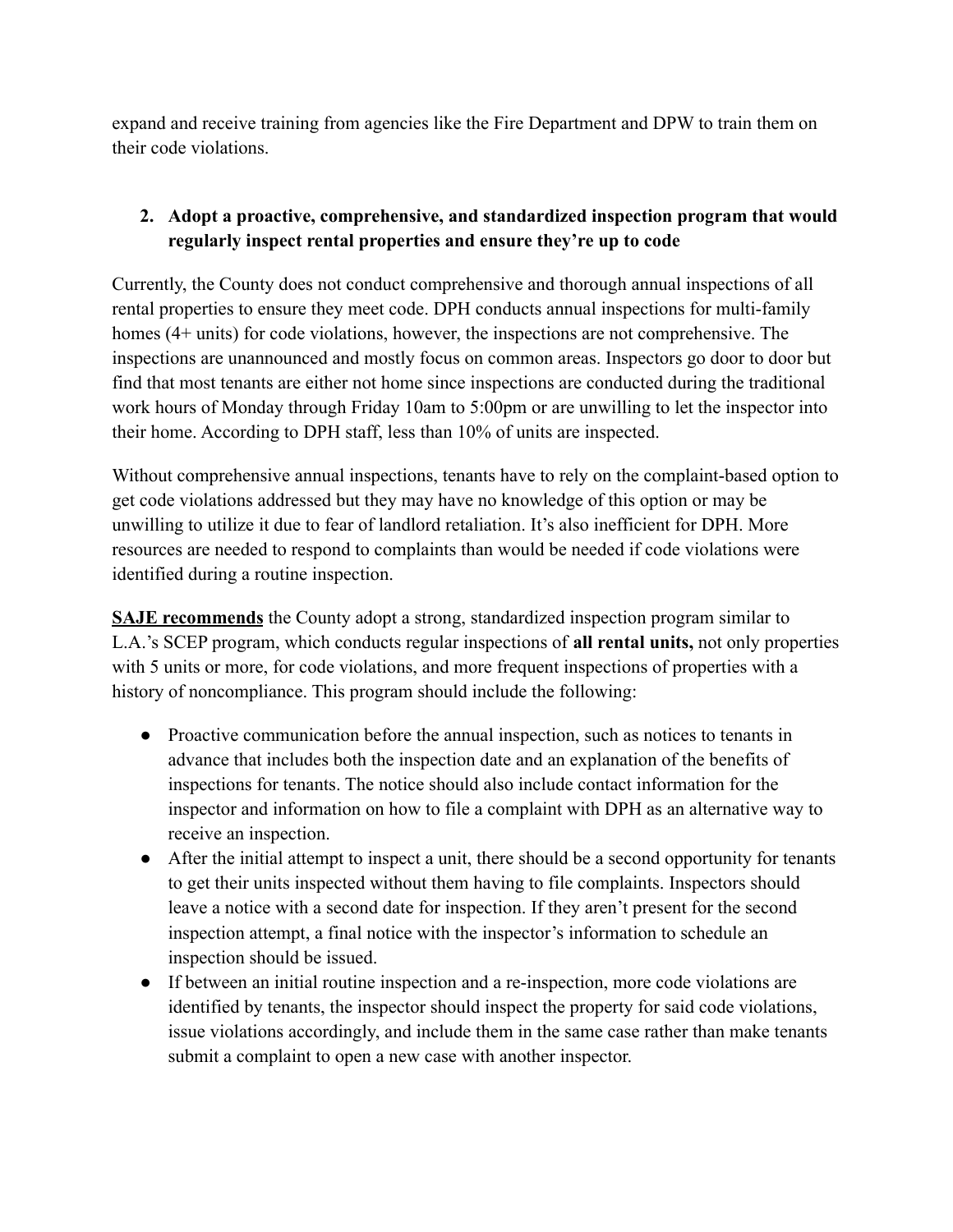### **3. Establish a strong resolution plan that includes issuing citations, a program similar to LA's REAP, and property rehabilitation in the case of noncompliance.**

Currently, the County does not have a resolution plan for cases of noncompliance. If property owners are noncompliant, the most an agency can do is refer the case to the District Attorney for criminal prosecution, but there is no guarantee the DA will take on the case, and if they do, fines paid by the landlord will go to the court. Meanwhile, tenants continue to live with code violations. Without a process that initiates the use of stronger code enforcement tools that can motivate compliance or resolve code violations, tenants who have no discretionary dollars to make repairs themselves are likely to continue living in slum conditions that threaten their health and quality of life. The other options available to tenants include incurring the costs for repairs themselves and suing their landlords in small claims court for the money or utilizing California Civil Code 1942 to Repair and Deduct, which means tenants make the needed repairs and deduct the cost from their rent. Both options are unideal, create unnecessary burden for the tenants, and require knowledge of the court system to be able to utilize and navigate. In the latter case, nothing can prevent the landlord from taking the tenant to court for nonpayment of rent, which can put the tenant in a compromising situation that requires the mobilization of legal resources, which if they don't have, could result in an eviction.

**SAJE recommends** the establishment of a strong resolution plan that includes issuing citations for violations, an accountability program similar to LA's REAP program, and property rehabilitation in the case of noncompliance. REAP is a city-administered program in Los Angeles designed to hold property owners accountable for non-compliance with the City's housing code. If a property owner is noncompliant with code enforcement, their building can enter REAP. When a property enters REAP, tenants may get a rent reduction commensurate with the code violations, and rent can be paid to the City not the landlord. The landlord can't receive the rental income until all the code violations on the property are fixed and the building exits REAP. Property owners with buildings in REAP experience loss of monthly income, eviction restrictions, administrative fees, and a lien against their property, which can motivate them to fix code violations. Under this program, the code enforcement agency should:

- Charge inspection fees, fees or administrative hearings, and issue fines for noncompliance.
- Oversee a program similar to L.A.'s Rent Escrow Account Program (REAP). We recommend a program that improves upon L.A. City's existing REAP program and addresses the shortcomings of the program.
- Initiate property rehabilitation if a property has been in REAP for over 30 days and the landlord has not initiated abatement. The code enforcement agency should assess the cost, labor, and expertise needed to fix the code violations.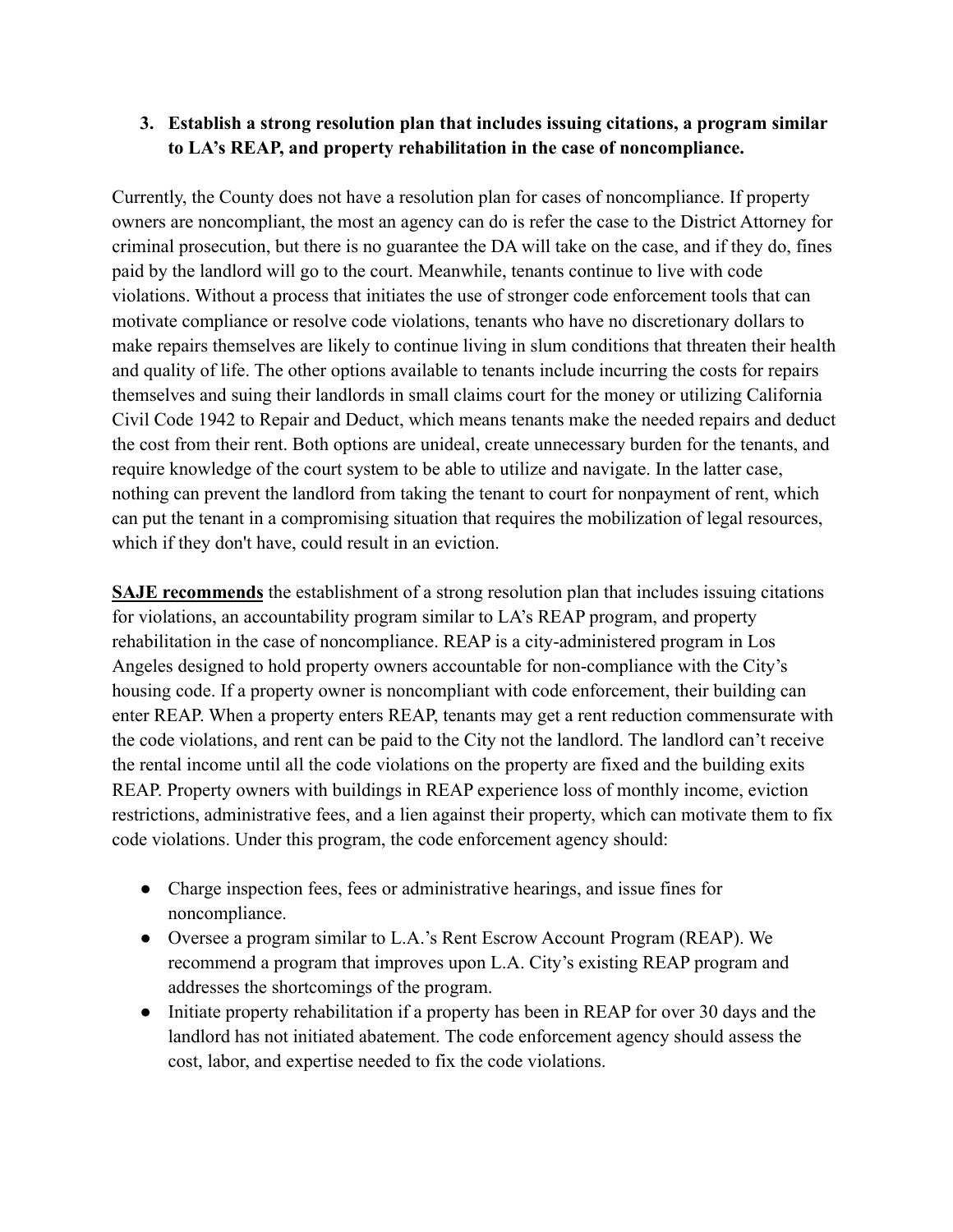- $\circ$  For less challenging cases (such as replacing a light fixture): the agency should correct the code violations and charge the property owner for the cost.
- For more challenging cases: utilize health and safety receiverships. A receivership is a code enforcement tool that allows a code enforcement agency to request a "receiver" from the court to rehabilitate a property where the owner has been noncompliant with the agency's orders to comply. The receiver is a neutral third party that typically specializes in property rehabilitation (such as [Cal Receivers\)](https://www.calreceivers.com/?ss_source=googads&ss_campaign_name=Code+Enf&ss_keyword=cal%20receiver&ss_placement=&ss_device=c&ss_matchtype=p&ss_ad_id=431936437357&ss_adset_id=95761275818&ss_campaign_id=9316813172&ss_target_id=kwd-874271120565&gclid=Cj0KCQjw2NyFBhDoARIsAMtHtZ5dITfmcGrwt-FwF9Go4IuDgHDFKfJCHGPwJgJr_bUEIiJ7Aflo5MMaAo4KEALw_wcB). The receiver rehabilitates the property then returns it to the owner. The owner is responsible for the cost of rehabilitation, which can be paid by re-financing the building. In the worst cases, where the property owner is absent or demonstrates an inability to properly maintain a building, the County can force a sale.
- $\circ$  After an administrative hearing has taken place, if the property owner is still non compliant the building would enter REAP.
- In the County's REAP program, tenants should:
	- Receive a rent reduction up to 100% depending on the number and severity of violations. For example, if a property's only code violation is a cracked countertop, that probably wouldn't constitute a 100% rent reduction, however, if a property has 38 violations of varying degrees of severity, then it could. Note: this is different from L.A. City's REAP program which only allows a 50% rent reduction not 100%, despite cases where violation severity levels justify a 100% reduction.
	- Pay rent directly into an escrow account managed by DPH, and not the landlord, while the building is in REAP
- Inspectors identify and inspect all other properties owned in unincorporated L.A. County by the same landlord and issue code violations.
- When the landlord makes repairs and resolves the code violations of all properties, the property in the initial complaint exits REAP, and the landlord can reclaim the rental income that was paid into the escrow account.
- If, after 30 days, the landlord does not make the necessary repairs, DPH initiates property rehabilitation themselves or requests a receiver from the courts for more challenging cases.
- $\circ$  If the landlord does not pay the bill within 30 days, the City could initiate the sale of the building to the tenants, a nonprofit housing provider, or community land trust (CLT).

### **4. Create publicly available instructions for the complaint-based system.**

Tenants without knowledge that they can make complaints for habitability issues in their homes may be living in slum housing conditions simply because they don't know that they can get their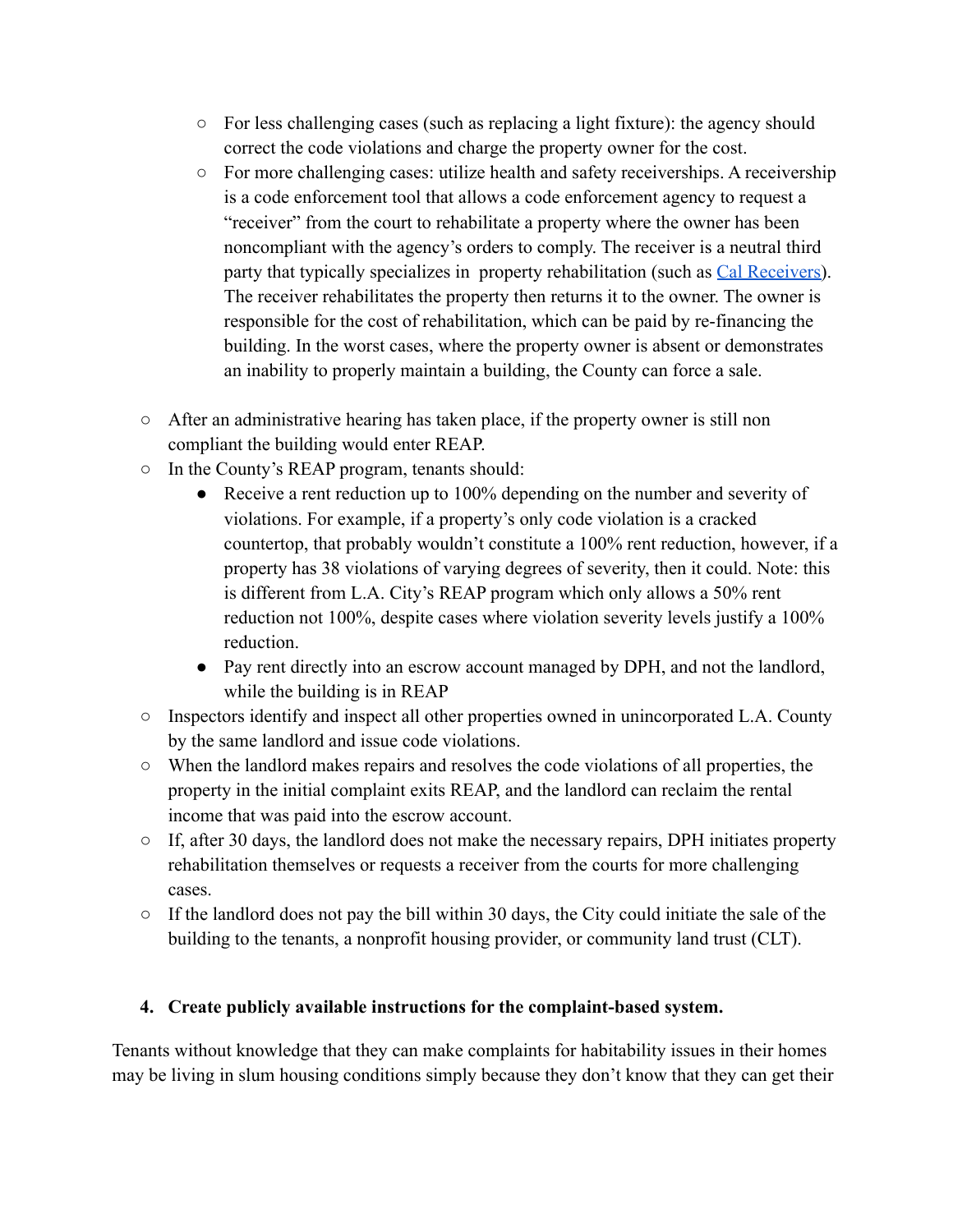issues resolved with the help of a code enforcement agency. As a result, tenants live in slum conditions and suffer the consequences.

**SAJE recommends** creating publicly available instructions for the complaint-based system. This could take the form of a "Step-by-Step" guide in multiple languages for the public that includes detailed instructions on how to file a complaint and what the process entails. Such a guide should be provided to each L.A. County tenant in multiple languages each year.

# **5. Have multiple language options available for tenants to be able to file complaints and receive inspections in their chosen language.**

Currently, tenants cannot file complaints, or receive inspections, in their chosen language. More than half of L.A. County residents speak a primary language that isn't English<sup>2</sup>. Yet, there are no options available online to file a complaint in a language that is not English, which prevents non-English speaking residents from getting their habitability issues addressed. There is also no option for a tenant to request or receive an inspection in their chosen language. Without multiple language options available, many people cannot access code enforcement.

**SAJE recommends** the County have multiple language options, especially Spanish, Chinese, Tagalog, Korean, Armenian, Vietnamese, available for tenants to be able to file complaints and receive inspections in. Secondly, because an agency cannot predict the language of a particular household, inspectors should be equipped to communicate with tenants in multiple languages during routine inspections by having access to translation services on hand. County staff and DPH staff should also have access to translation for over-the-phone conversations, complaints, and referrals.

# **6. Require inspectors to inspect the neighboring units of a rental unit with a code violation.**

Under current protocols, housing inspectors only inspect the housing unit that is the subject of a complaint even in cases where there is evidence that other units may be affected. For example, vermin infestations are seldom confined to one unit; often if one unit has cockroaches adjacent units will have infestations as well.

**SAJE recommends** requiring inspectors to inspect the neighboring units of a rental unit with a code violation that has the potential to affect other units. Inspect the adjacent units and no less than 50% of the total units of the property, and more, if more units may be affected.

<sup>2</sup> https://advancingjustice-la.org/sites/default/files/LASpeaksLanguageDiversity.pdf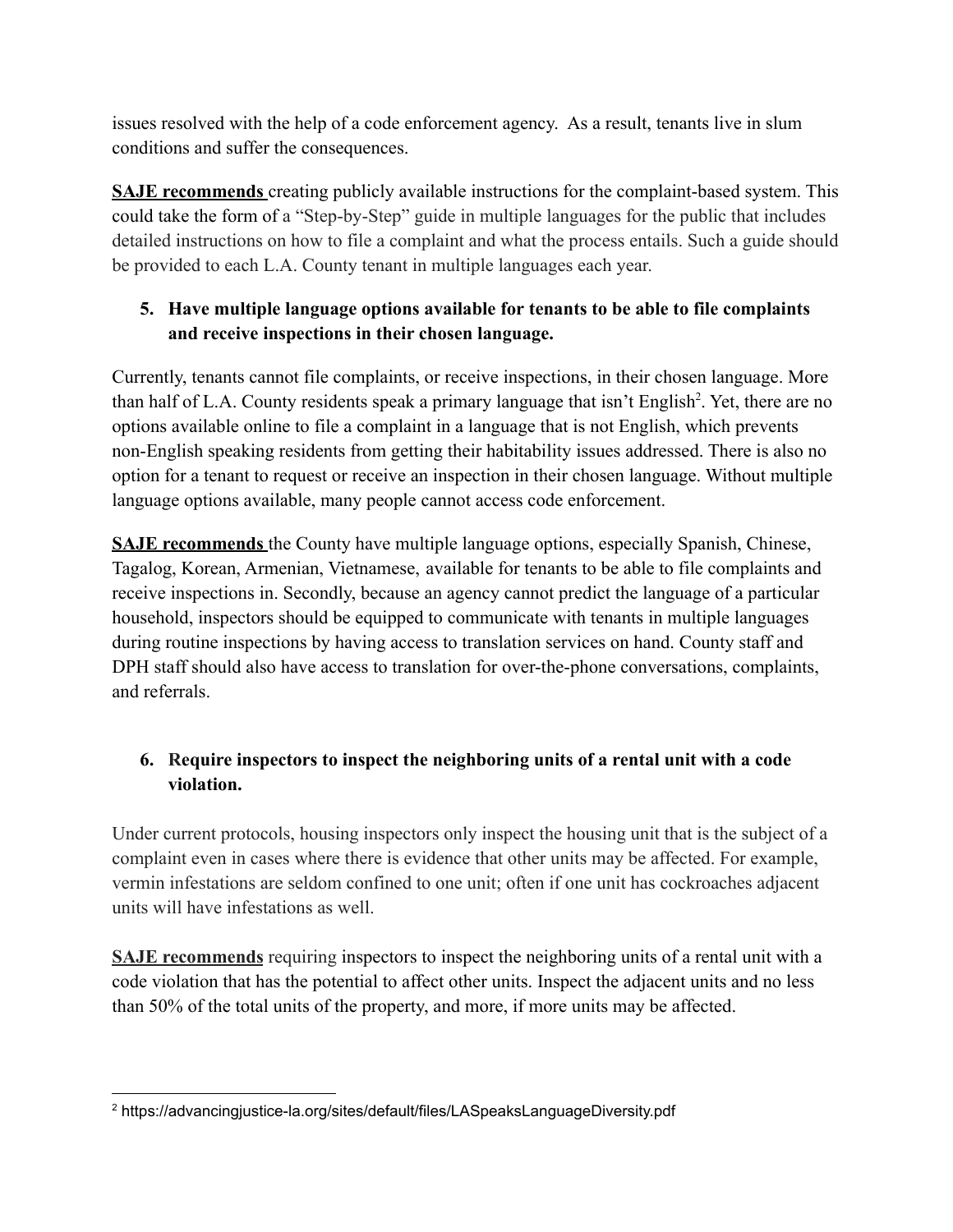### **7. Create an efficient and easily manageable database where tenants can look up and monitor their case status.**

Tenants are unable to monitor the status of their case. After an initial inspection is conducted in response to a complaint, tenants must be able to easily find out information about the status of their case so they can predict when code violations will be resolved and contact the inspector if necessary. Under both DPH and DPW protocols, tenants sometimes do not hear from the inspector again unless they follow up. More often than not, the burden is on the tenant to follow up about the status of their case, yet they do not have access to useful case information. In order to learn about a DPH case, tenants must utilize a reference number or the property address to look up "Inspection Results," but the only information they can access is the inspection date and violation description. There is no information on the inspector or their contact information, case status, upcoming compliance and reinspection dates, or other useful information.

**SAJE recommends** creating an online database for tenants to easily look up their case status. Tenants should be able to log into this system and access the list of code violations, inspection dates, case status (e.g. pending re-inspection), next steps (e.g. initial inspection, compliance date, re-inspection, administrative hearing), contents of the initial complaint and letter notifications that were issued to both tenant and property owner, any relevant notes, and contact information for the inspector. Inspectors should be required to communicate with tenants after every step of the process via phone, email, and online so that they are aware of all next steps and know exactly what to expect. Tenants should be mailed letter notifications about compliance dates, reinspection dates, the list of code violations, and the inspector's contact information.

# **8. Create an Emergency Response line for severe code violations**

Tenants with severe habitability issues, such sewage leaks, need to be able to get such issues resolved with urgency. Right now, in order to report urgent habitability concerns, tenants have to either navigate 211 or file a complaint online. There is no direct line of communication for tenants to request immediate and expedited inspection.

**SAJE recommends** establishing an emergency response direct line for tenants with severe issues that will initiate an expedited process for getting violations resolved within 24-48 hours. DPH, upon contacting the property owner in this event, should deploy maintenance workers to begin immediate remediation of the code violation and bill the property owners.

# **9. Adopt a program similar to L.A.'s Tenant Habitability Plan program for instances that require major renovation work on a property.**

If property owners conduct major renovation work on a property, or if a housing inspection reveals the need for serious rehabilitation work that requires permits for construction, there are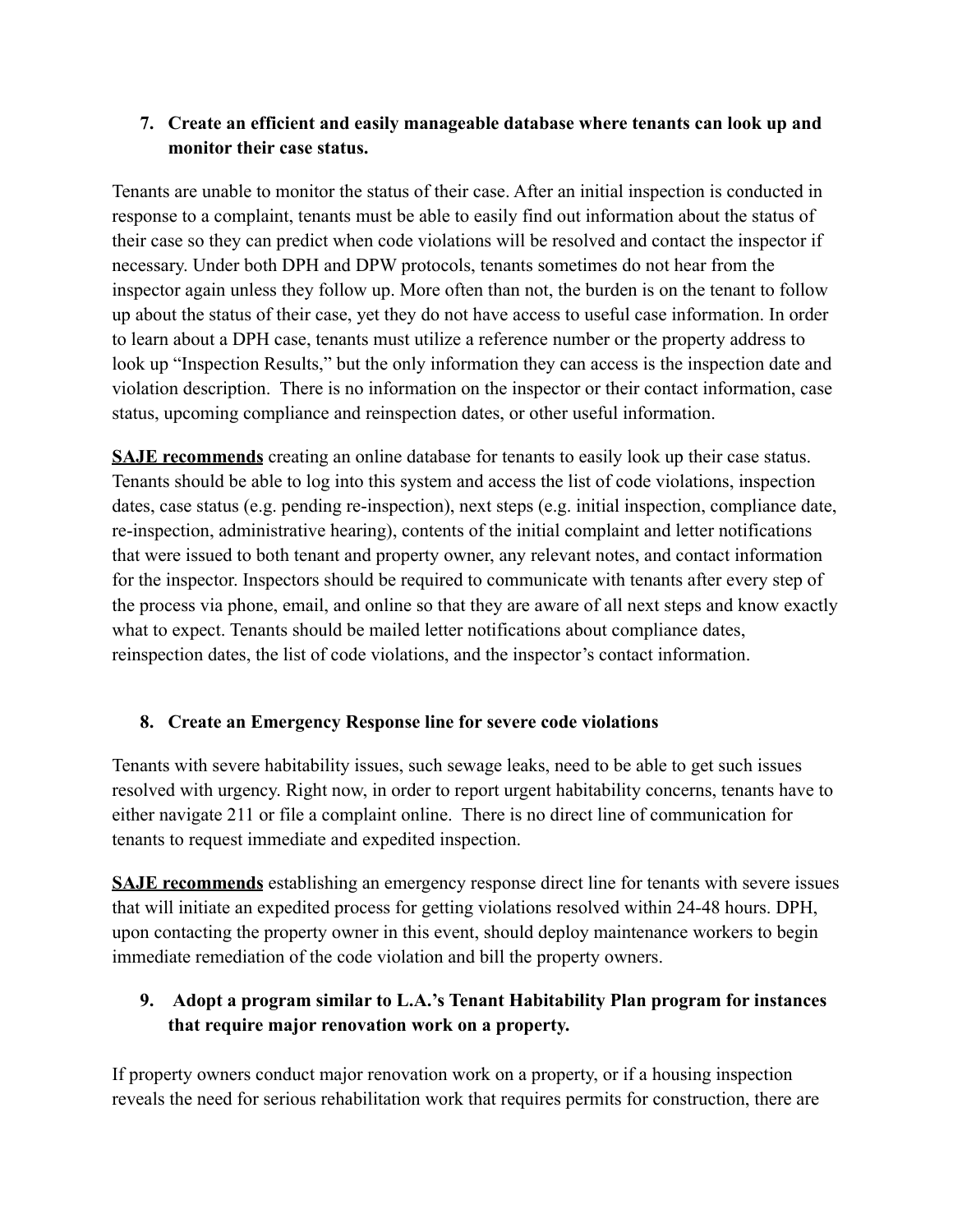no protections in place for tenants to prevent displacement due to construction or prevent harm caused by construction debris if tenants are not relocated and stay at home during major construction work.

**SAJE recommends** adopting a program similar to L.A.'s Tenant Habitability Plan (THP) program. In L.A. when property owners are undertaking major construction work in apartment buildings, they need to develop a THP to mitigate the impact the construction will have on tenants, and either take steps to ensure tenants can safely remain in their homes while the work is taking place or provide them temporary comparable relocation. This program should be designed so it is not open to abuse by landlords seeking to permanently displace residents under cover of a THP.

# **10. The County should partner with local health clinics and make referrals if conditions impacting health are discovered during inspections.**

Tenants with evidence of mold, pest infestation, lead paint, asbestos, gases, or other hazardous conditions in their homes may be experiencing negative health impacts as a result, yet may not be seeking treatment by a doctor or know that their negative health condition and the condition of their home are linked.

**SAJE recommends** the County partner with local health clinics and make referrals if conditions impacting health are discovered during inspections. Additionally, the County should require that inspectors who discover a code violation, such as lead paint, that is linked to negative health conditions in individuals, refer the occupants of the unit to local healthy homes educators and health promoters like St. John's and Esperanza for South Los Angeles areas.

### **11. Shorten the time it takes to take action to resolve code violations when landlords don't cooperate**

Under DPH's current protocol, after a tenant files a complaint, DPH issues the landlord a courtesy notice to comply within 21 days without conducting an inspection or issuing a violation. After 21 days, if the landlord did not comply, the tenant must call DPH and inform them of the landlord's noncompliance. Only then will an inspector check the premises for code violations, which usually takes a week or longer. After the inspection, and once a code violation is identified, the inspector determines how long it should take the property owner to comply; the maximum is three weeks. When the compliance date passes, the inspector will re-inspect. If the property owner hasn't complied, the inspector can grant extensions giving landlords more time to comply. If they continue to be noncompliant, an office hearing can take place between DPH and the property owner to explain why there has been no compliance. If noncompliance continues, the case can be referred to the District Attorney.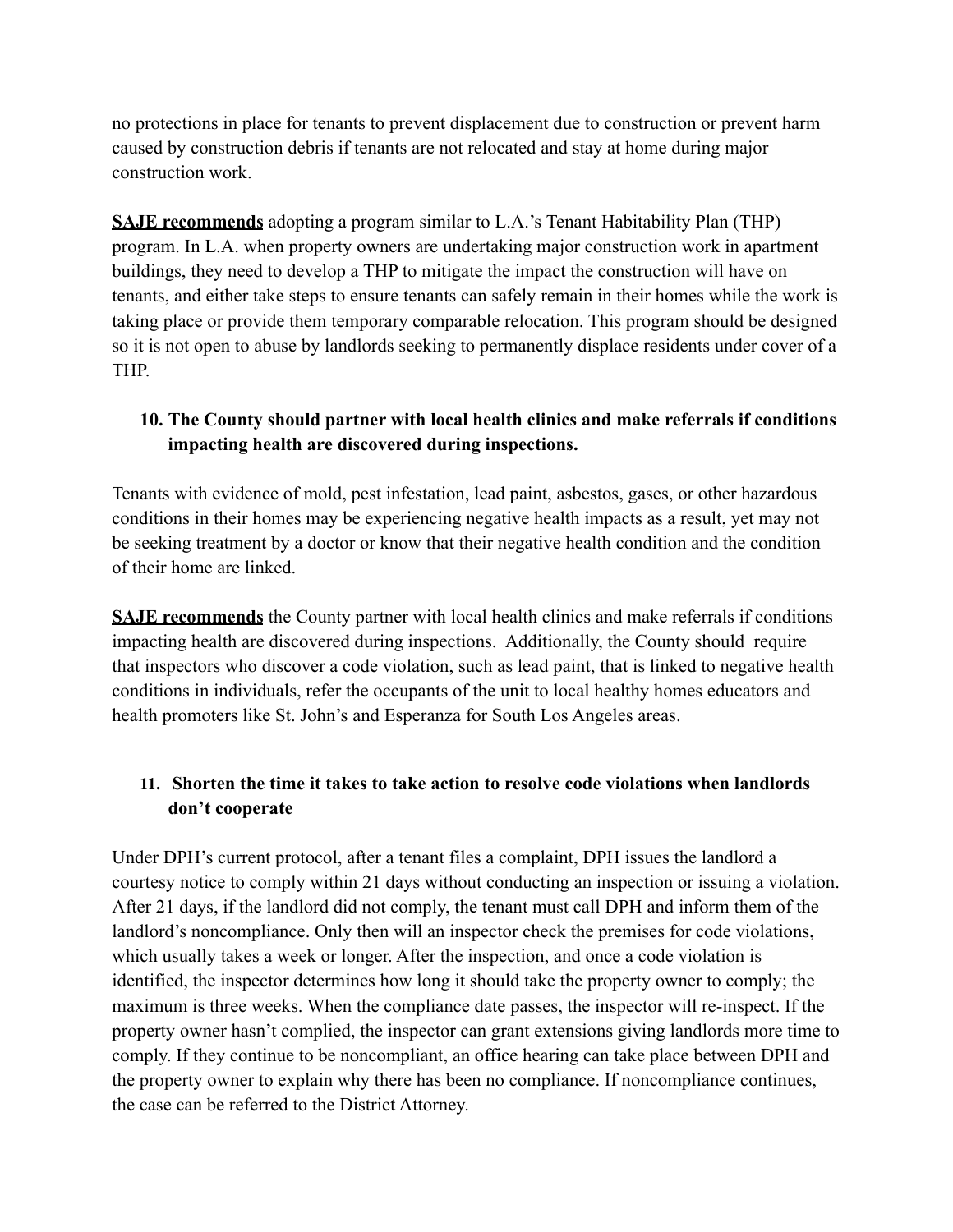**SAJE recommends** eliminating the practice of issuing 21-day courtesy notices to landlords before inspecting for a code violation. In SAJE's experience, landlords ignore courtesy notices which then increases the time frame for compliance by as many as 42 days. Forty-two days is too long for a tenant to be living in conditions that impact their health and safety. If a property owner misses a compliance deadline, an administrative hearing should be scheduled immediately and a second compliance date of less than 7 days should be in effect. If this second compliance date is missed, DPH inspectors should refer the case to the District Attorney within two weeks of a missed compliance date. However, we do not believe referring cases to the DA is a strong enough mechanism to motivate compliance or resolve code violations, which is why we recommend receiverships, REAP, and the utilization of the civil court system.

#### **12. Utilize the civil court system to hold property owners accountable**

The most any agency can do in the face of noncompliance is refer a code enforcement case to the DA. However, the fines typically issued to property owners after a DA case is usually not commensurate with the damage done to tenants. A typical DA case is a \$500 misdemeanor or 6 months of jail for each count, usually with a handful of counts, which amounts to around \$3,000 in fines. The cost of an attorney to represent a property owner in court usually costs more than this amount. A sum this low can be seen as the cost of doing business for some large corporate landlords. It isn't enough to prevent landlords from neglecting their properties.

**SAJE recommends** utilizing the civil court system to hold landlords accountable. DPH should work with the DA and County Counsel to target the worst code enforcement cases. When a property enters the L.A. County REAP program, it should also initiate a civil case along with a criminal case. Through the civil court system, property owners can be held accountable for not only lack of maintenance, but tenant harassment, negligence, and other violations of tenant protections if found during the investigative process. The damages, which would likely exceed criminal court fines, would be redirected to DPH and can be used to increase code enforcement activities, compensate tenants, and rehabilitate their homes.

### **13. Create a dashboard that compiles complaints for property owners across properties and maps them to show neighborhood concentration**

For the worst code enforcement cases, it's likely that the property owner has other properties with habitability complaints too that inspectors are not aware of. It is useful to know if a property owner's noncompliance represents a pattern, especially if inspectors are entering the property into REAP, referring cases to the DA, or pursuing damages in civil court. There are other tenants that could be experiencing harm and should be captured in these code enforcement efforts. Yet,